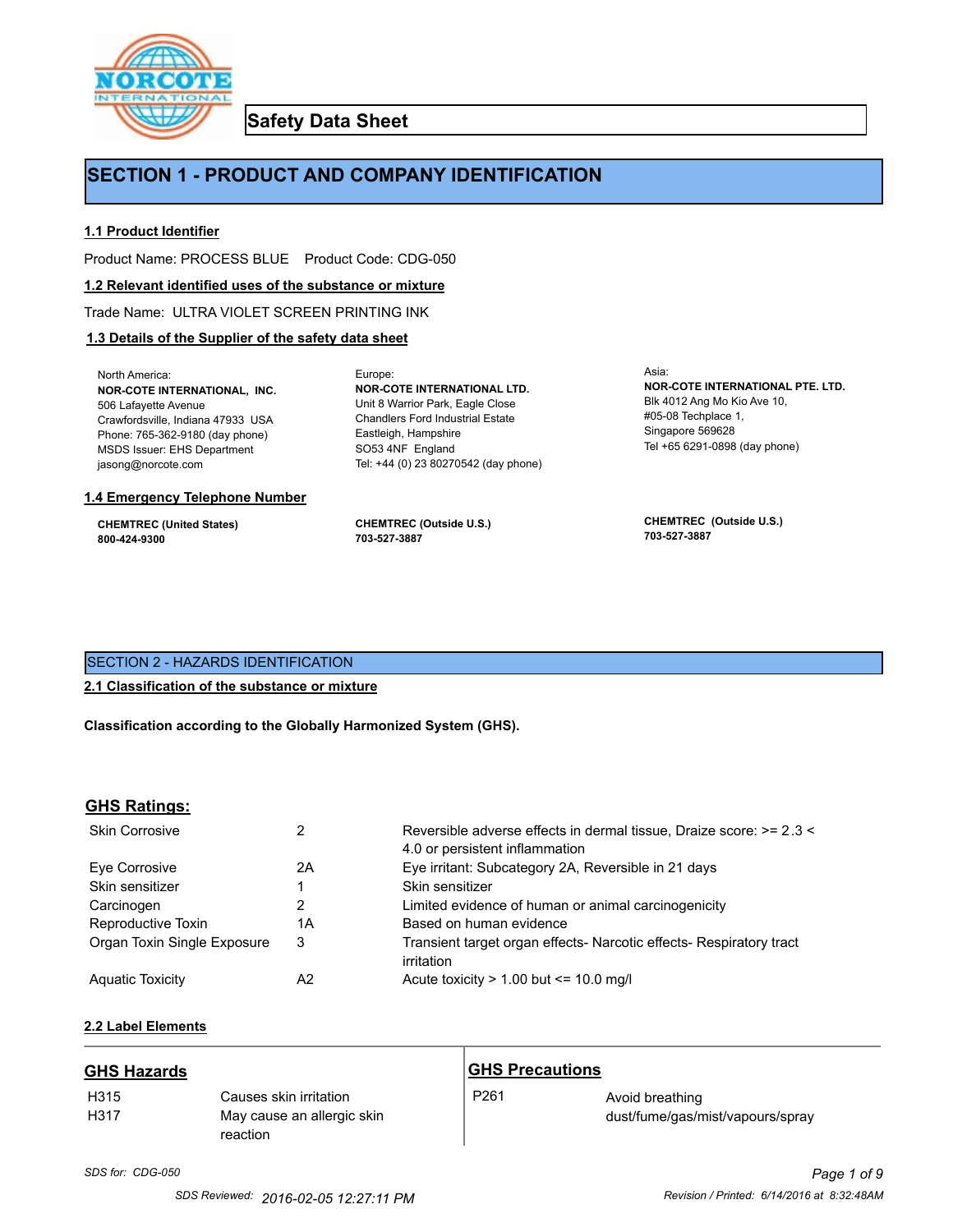| H319             | Causes serious eye irritation | P273             | Avoid release to the environment         |
|------------------|-------------------------------|------------------|------------------------------------------|
| H336             | May cause drowsiness or       | P <sub>280</sub> | Wear protective gloves/protective        |
|                  | dizziness                     |                  | clothing/eye protection/face protection  |
| H <sub>351</sub> | Suspected of causing cancer   | P314             | Get Medical advice/attention if you feel |
| H360             | May damage fertility or the   |                  | unwell                                   |
|                  | unborn child                  | P363             | Wash contaminated clothing before        |
| H401             | Toxic to aquatic life         |                  | reuse                                    |
|                  |                               | P302+P352        | IF ON SKIN: Wash with soap and water     |
|                  |                               | P304+P340        | IF INHALED: Remove victim to fresh air   |
|                  |                               |                  | and keep at rest in a position           |
|                  |                               |                  | comfortable for breathing                |
|                  |                               | P305+P351+P33    | IF IN EYES: Rinse continuously with      |
|                  |                               | 8                | water for several minutes. Remove        |
|                  |                               |                  | contact lenses if present and easy to    |
|                  |                               |                  | do - continue rinsing                    |
|                  |                               | P308+P313        | IF exposed or concerned: Get medical     |
|                  |                               |                  | advice/attention                         |
|                  |                               | P333+P313        | If skin irritation or a rash occurs: Get |
|                  |                               |                  | medical advice/attention                 |

#### **Danger**



**EMERGENCY OVERVIEW:** Product is a liquid with mild acrylic odor that may be harmful if inhaled or swallowed. Product may cause serious damage to eyes, allergic skin reactions and irritation to respiratory system. Avoid breathing vapors. Avoid spillage to sewers or waterways.

#### **ROUTES OF ENTRY:** Dermal, Inhalation, Ingestion

**ACUTE HEALTH EFFECTS:** Irritant to skin, eyes and respiratory tract. Effects may be delayed for several hours. None Known

**Skin Contact:** Potential irritant and can cause allergic skin reaction. Repeated or prolonged contact may cause sensitization.

**Eye Contact:** Liquid, vapors, or mists may cause eye irritation. Protect eyes from repeated or prolonged contact.

**Ingestion:** May be harmful if swallowed. Gastrointestinal tract irritation may result.

**Inhalation:** May be harmful if inhaled. May cause irritation to upper respiratory tract upon prolonged or repeated inhalation.

## **Effects of Overexposure**

## **MEDICAL CONDITIONS AGGRAVATED BY EXPOSURE:** Repeated and prolonged overexposure may increase the potential for adverse health effects.

**CHRONIC HEALTH EFFECTS:** No additional information

## SECTION 3 - COMPOSITION / INFORMATION ON INGREDIENTS

#### **3.2 Mixtures**

\*Note: The exact concentrations of the below listed chemicals are being withheld as a trade secret

| <b>Chemical Name</b>         | <b>Percent</b><br>Weiaht | CAS#       | EC No.    | Classification (GHS)      |
|------------------------------|--------------------------|------------|-----------|---------------------------|
| 1.6-Hexanediol<br>diacrylate | 10.00 - 20.00 %          | 13048-33-4 | 235-921-9 | H315, H319.<br>H317, H400 |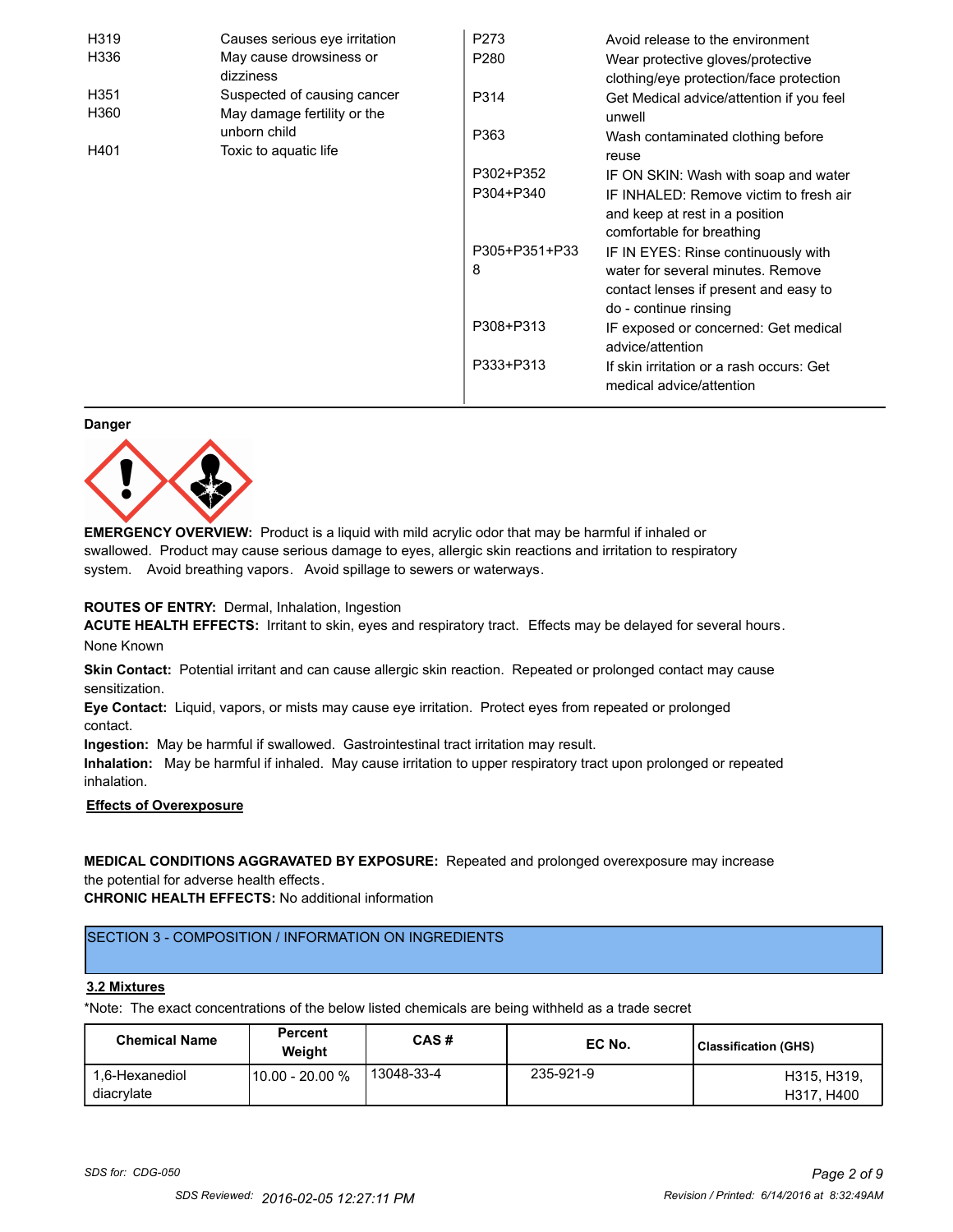| Tripropylene glycol<br>diacrylate                 | $15.00 - 10.00 %$ | 42978-66-5 | 256-032-2 | H315, H319,<br>H317, H335 |
|---------------------------------------------------|-------------------|------------|-----------|---------------------------|
| 1-Propanone, 2-<br>hydroxy-2-methyl-1-<br>phenyl- | l1.00 - 5.00 %    | 7473-98-5  |           | H302                      |
| Benzophenone                                      | $10.10 - 1.00 %$  | 119-61-9   |           |                           |

#### SECTION 4 - FIRST AID MEASURES

## **4.1 Description of first aid measures**

**INHALATION:** Move subject to fresh air and keep warm. If subject is not breathing, administer artificial respiration. If breathing is difficult, have qualified personnel administer oxygen and get medical attention .

**EYE CONTACT:** Flush the eye and under lids with warm water for 15 minutes. Remove any contact lenses during the flushing. Get immediate medical attention if symptoms persist.

**SKIN CONTACT:** Remove and isolate contaminated clothing and shoes. Remove excess material from skin with clean cloth. Flush skin with running lukewarm water. Wash affected areas using mild soap.

**INGESTION:** If appreciable quantities are swallowed, seek immediate medical attention. Do NOT induce vomiting. Never give anything by mouth to an unconscious person.

## SECTION 5 - FIRE FIGHTING MEASURES

#### **5.1 Extinguising Media**

Evacuate area of all non-emergency personell. Firefighters must wear full emergency equipment with self contained breathing apparatus. At elevated temperatures hazardous polymerization may occur causing container rupture and in extreme cases, explosion. Fight fires from upwind and cool intact containers with water spray or stream at maximum range.

## Flash Point: 100 C (212 F)

**FLAMMABLE/EXPLOSIVE LIMITS (Volume % in air):** Not established **EXTINGUISHING METHOD:** Water fog, carbon dioxide (CO2) or dry chemical

#### **5.2 Special Hazards arising from the substance or mixture:**

Thermal decomposition can lead to release of irritating gases and vapors

#### **5.3 Advice for firefighters**

#### **Protective Equipment:**

Wear full emergency equipment with selfcontained breathing apparatus . Refer to Section 8

#### **5.4 Additional Information**

 Heating causes a rise in pressue, risk of bursting and combustion Shut off sources of ignition Carbon monoxide and carbon dioxide may form upon combustion

#### **OSHA CLASSIFICATION:** Class IIIB Combustible

## SECTION 6 - ACCIDENTAL RELEASE MEASURES

#### **6.1 Personal precautions, protective equipment and emergency procedures**

Remove all sources of ignition and ventilate area. Avoid skin and eye contact. Use respiratory protection.

#### **6.2 Environmental precautions**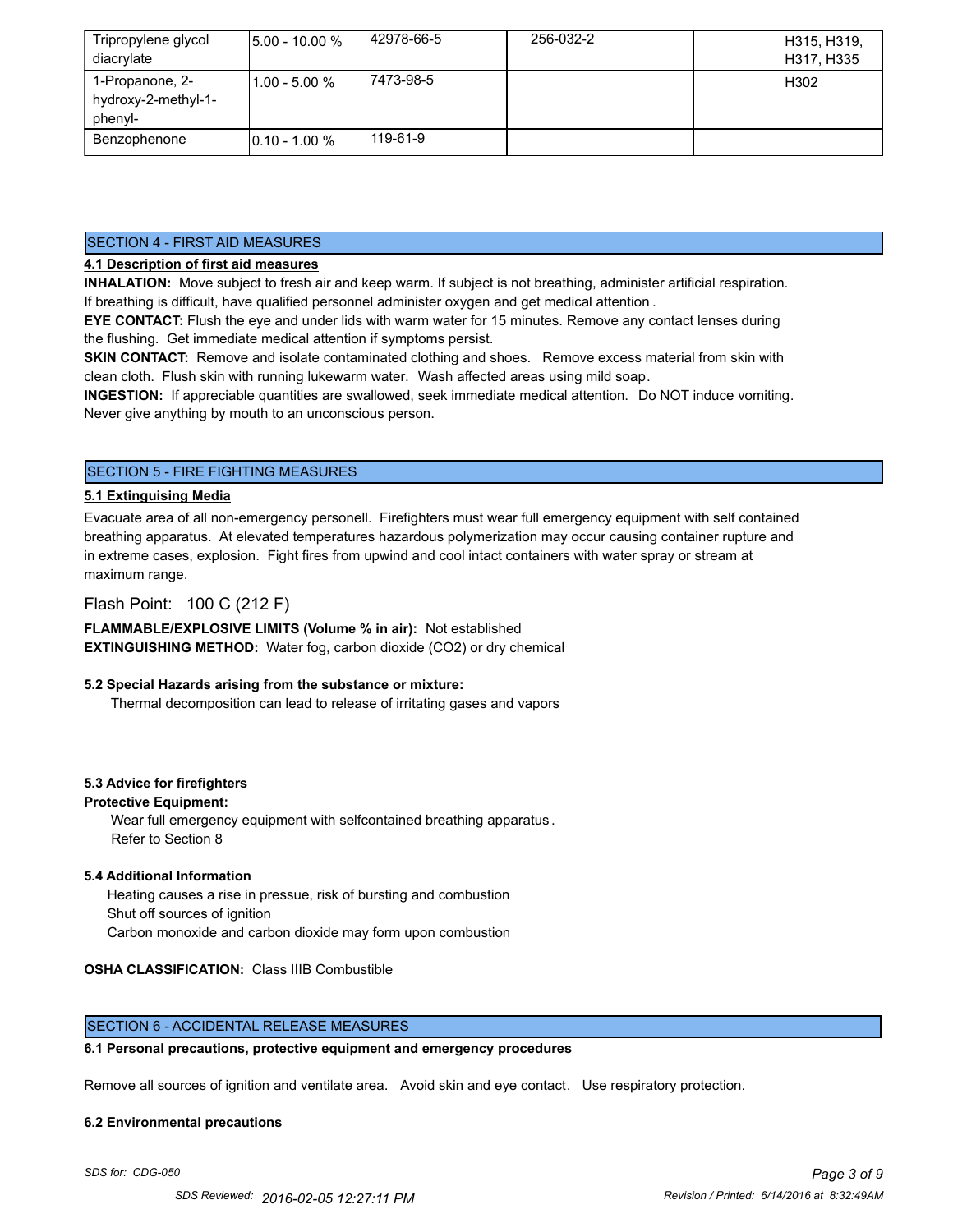Avoid release to the environment. Local authorities should be advised if significant spillages cannot be contained

#### **6.3 Methods and materials for containment and cleaning up**

 Absorb with inert materials such as dry clay or sand and place in closed container for disposal as solid waste in accordance with all applicable regulations.

## SECTION 7 - HANDLING AND STORAGE

#### **7.1 Precautions for safe handling**

Avoid any unnecessary contact. Use protective clothing specified in Section 8.

#### **7.2 Conditions for safe storage, including and incompatibilities**

Store away from heat and sunlight to prevent spontaneous polymerization. Store below 90° F (32° C). Protect containers from physical damage. Storage of containers should conform to flammable and combustible liquid regulations.

#### **SECTION 8 - EXPOSURE CONTROLS / PERSONAL PROTECTION**

#### **8.1 Control parameters**

#### **Exposure Limits:** Not established for mixture

| Chemical Name / CAS No.   | <b>OSHA Exposure Limits</b> | <b>ACGIH Exposure Limits</b> | <b>Other Exposure Limits</b> |
|---------------------------|-----------------------------|------------------------------|------------------------------|
| 1,6-Hexanediol diacrylate |                             |                              |                              |
| 13048-33-4                |                             |                              |                              |
| Tripropylene glycol       |                             |                              |                              |
| diacrylate                |                             |                              |                              |
| 42978-66-5                |                             |                              |                              |
| 1-Propanone, 2-hydroxy-2- |                             |                              |                              |
| methyl-1-phenyl-          |                             |                              |                              |
| 17473-98-5                |                             |                              |                              |
| Benzophenone              |                             |                              |                              |
| 119-61-9                  |                             |                              |                              |

#### **8.2 Exposure Controls**

**VENTILATION:** Provide natural or mechanical ventilation to minimize exposure. If practical, use local mechanical exhaust ventilation at sources of air contamination.

**EYE PROTECTION:** Use splash-proof safety goggles or safety glasses that are ANSI approved to prevent eye contact. Eyewash availability is also recommended.

**HAND PROTECTION:** Use nitrile, butyl or other gloves that are resistant to chemicals in Section 2. Replace immediately if punctured or torn or when a change of appearance (color, elasticity, shape) occurs . A minimum of 0.45mm thick gloves for long duration exposure (up to 4 hours) or mechanical handling activities; single use, disposable gloves for short duration exposures not exceeding 30 minutes or where splashes are likely, are recommended.

**RESPIRATORY PROTECTION:** Use of NIOSH/MSHA approved respirators is recommended where exposure limits may be exceeded. Consult the respirator manufacturer for appropriate type and application. **SKIN PROTECTION:** Protective or disposable outer clothing is recommended.

**Environmental Exposure Controls:** Avoid release to the environment. The product should not be allowed to enter drains, water courses or the soil.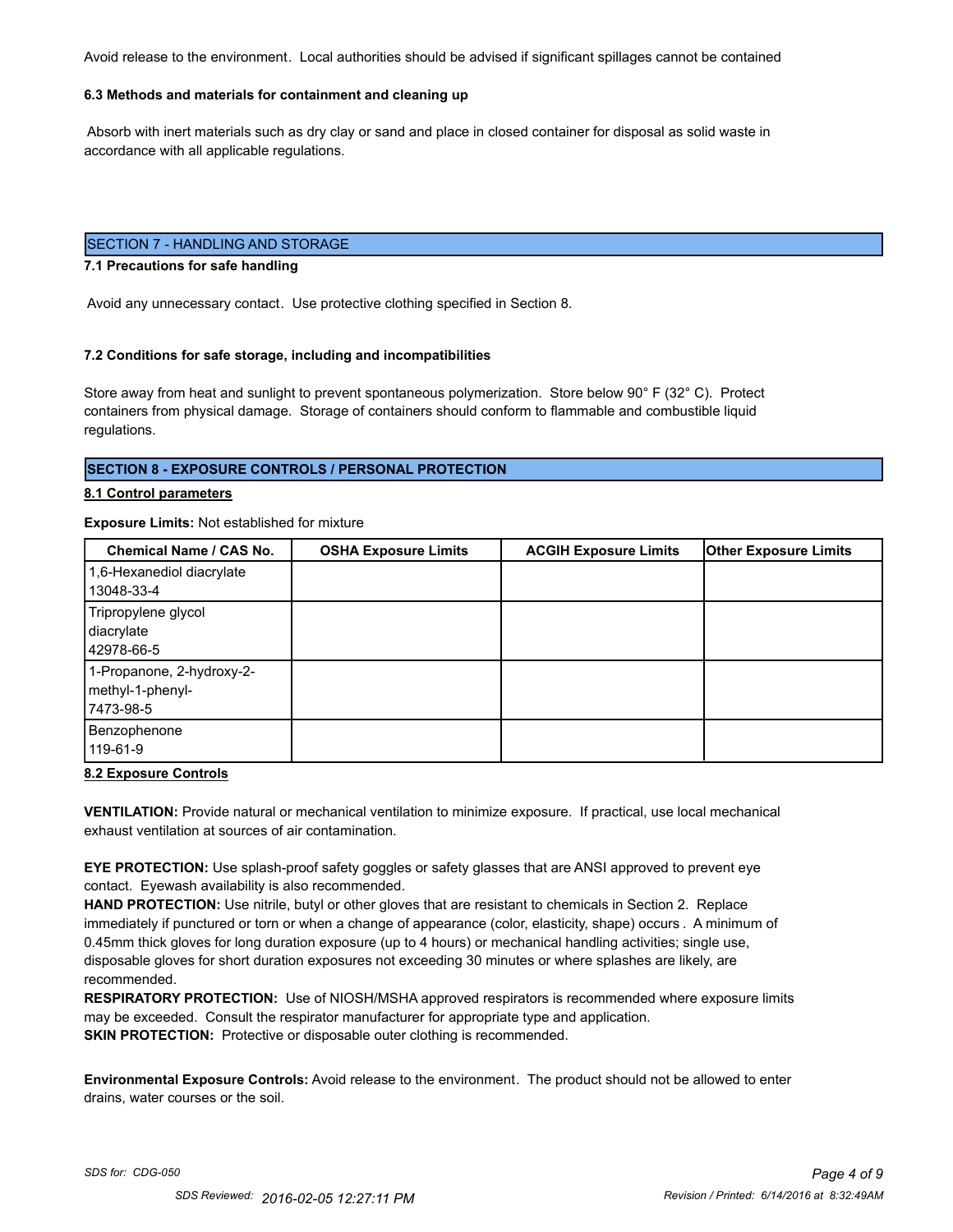## **SECTION 9 - PHYSICAL AND CHEMICAL PROPERTIES**

## **9.1 Information on basic physical and chemical properties**

| Appearance:                      | Liquid with moderate<br>viscosity | Odor:                            | Mild Acrylic odor |
|----------------------------------|-----------------------------------|----------------------------------|-------------------|
| Vapor Pressure:                  | Not Established                   | <b>Vapor Density:</b>            | Heavier than Air  |
| pH:                              | Not Established                   | Formula KG / Gal                 | 4.28              |
| <b>Melting Point:</b>            | Not Available                     | <b>Freezing Point:</b>           | Not Available     |
| Solubility:                      | Not Soluble in Water              | <b>Boiling Range:</b>            | Not Available     |
| <b>Flash Point:</b>              | See section 5.1                   | <b>Evaporation Rate:</b>         | $<$ 1             |
| <b>Flammability:</b>             | See Section 5.4                   | <b>Explosive Limits:</b>         | See Section 5.4   |
| Viscosity:                       | See Certificate of<br>Analysis    | <b>Specific Gravity (SG)</b>     | 1.131             |
| Grams VOC less water:            | $< 1\%$                           | <b>Partition Coefficient</b>     | Not Available     |
| <b>Auto-Ignition Temperature</b> | Not Available                     | <b>Decomposition Temperature</b> | Not Available     |

## **SECTION 10 - REACTIVITY / STABILITY HAZARD DATA**

#### **10.1 Reactivity**

#### None known

#### **10.2 Chemical Stability**

This material is stable under recommended storage and handling conditions.

#### **10.3 Possibility of hazardous reaction**

Under certain conditions (excess temperatures and contamination) hazardous polymerization may occur. Avoid high temperature and contamination with foreign materials.

#### **10.4 CONDITIONS TO AVOID:**

Excessive heat, ignition sources and contamination with dirt and other foreign materials.

#### **10.5 Incompatible Materials:**

Avoid contamination or inappropriate mixing with strong oxidizing agents, peroxides, strongly caustic materials and metal corrosion products including rust. Do not expose to UV light during storage.

#### **10.6 Hazardous decomposition products**

Thermal oxidation or pyrolysis (as in fire) may yield carbon dioxide, carbon monoxide and volatile organic fragments which are flammable, irritating or toxic.

Hazardous polymerization will not occur.

**SECTION 11 - TOXICOLOGICAL INFORMATION**

**Component Toxicity:**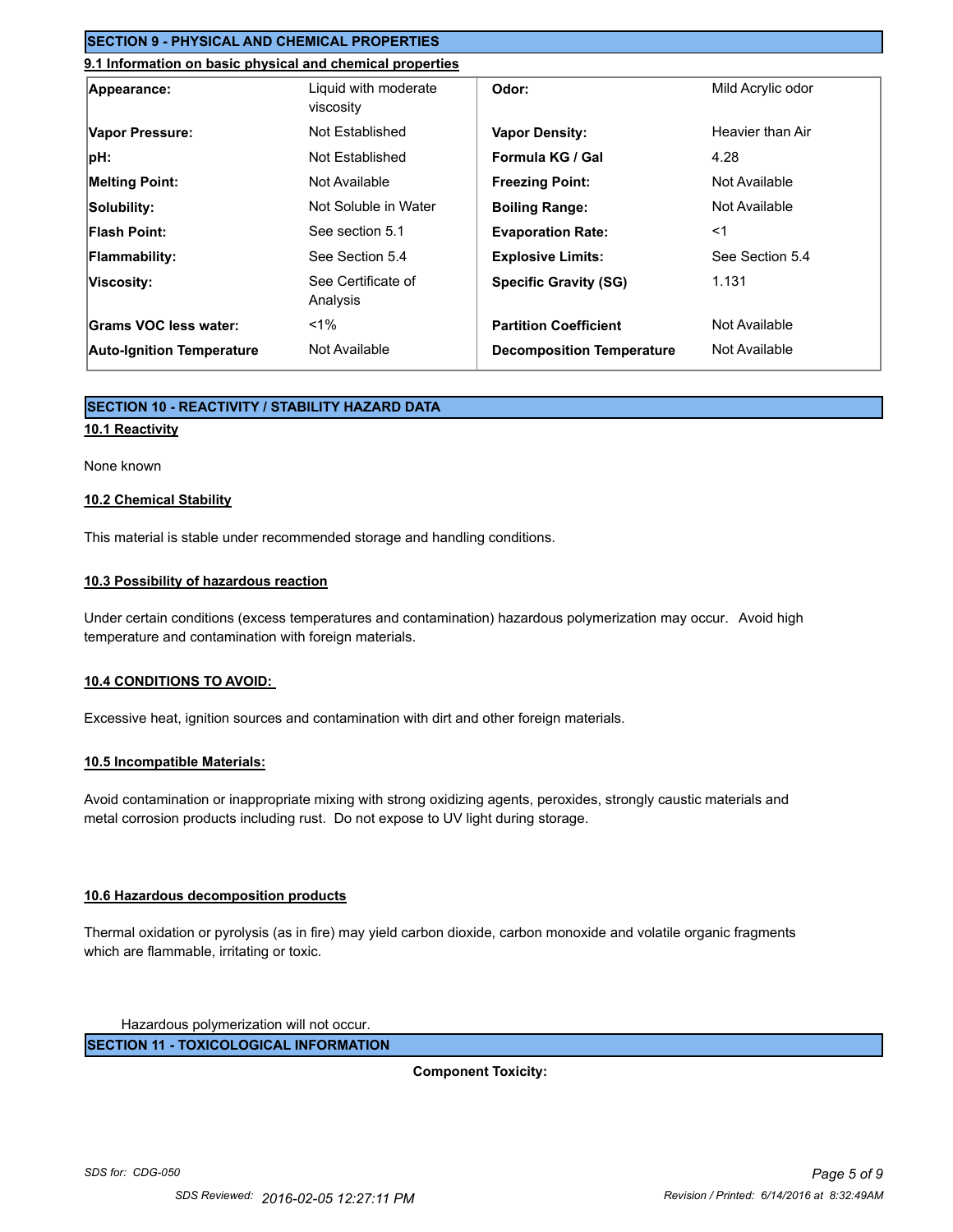| <b>Component Description</b><br>Oral, Dermal, Inhalation<br><b>Toxicity</b>          | Ecotoxocity:                                                                        |
|--------------------------------------------------------------------------------------|-------------------------------------------------------------------------------------|
| 1,6-Hexanediol diacrylate<br>Oral:5.00 g/kg (Rat)<br>Dermal: 3,600.00 µL/kg (Rabbit) | N/A                                                                                 |
| Tripropylene glycol diacrylate<br>Oral:3,000.00 mg/kg (Rat)                          | 48 Hr EC50 Daphnia magna: 88.7 mg/L<br>72 Hr EC50 Desmodesmus subspicatus: >28 mg/L |
| 1-Propanone, 2-hydroxy-2-methyl-1-phenyl-                                            | N/A                                                                                 |
| Benzophenone<br>Dermal: 3,535.00 mg/kg (Rabbit)                                      | 96 Hr LC50 Pimephales promelas: 13.2 - 15.3 mg/L [flow-through]                     |

**TOXICOLOGICAL DATA:** Slightly Toxic by injestion. Prolonged or repeated exposure may result in sensitization.

**LC50** - No additional information **LD50** - No additional information **MUTAGENICITY:** No additional information **REPRODUCTIVE EFFECTS:** No additional information **CARCINOGENICITY:**

Benzophenone: IARC: Possible human carcinogen OSHA: listed

Carcinogenicity:

#### **SECTION 12 - ECOLOGICAL INFORMATION**

#### **12.1 Toxicity**

No determination has been made on ecological impact. However, it is recommended to prevent contamination of the environment with this product, i.e. soil, landfills, drains, sewers, surface waters, etc.

#### **12.2 Persistence and degradability**

No determination has been made on ecological impact. however, it is highly recommended to prevent contamination of the environment with this product, i.e. soil, landfills, drains, sewers, surface waters, etc

#### **12.3 Bioaccumulative potential**

No determination has been made on ecological impact. However, it is highly recommended to prevent contamination of the environment with this product, i.e. soil, landfills, drains, sewers, surface waters, etc.

#### **12.4 mobility in soil**

No determination has been made on ecological impact. However, it is highly recommended to prevent contamination of the environment with this product, e.i. soil, landfille, drains, sewers, surface waters, etc.

## **SECTION 13 - DISPOSAL CONSIDERATIONS**

#### **13.1 Waste Water methods**

If material becomes a waste, it does not meet the criteria of a hazardous waste as defined under the Resource Conservation and Recovery Act (RCRA) 40 CFR 261 as supplied. Dispose of this material in accordance with all applicable federal, state, provincial, and local laws and regulations.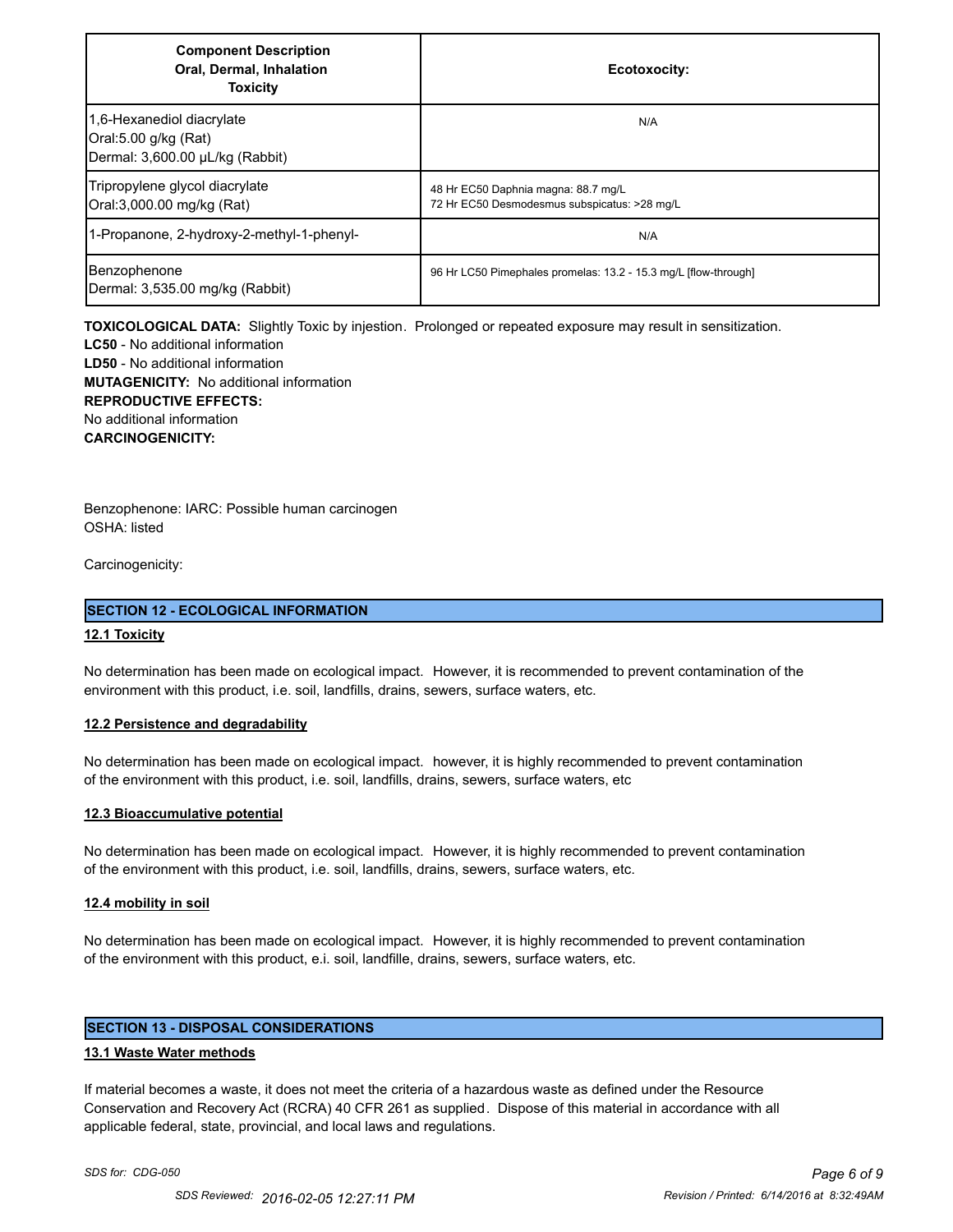## **SECTION 14 - TRANSPORTATION INFORMATION**

Transport this product in accordance with all applicable laws and regulations . This product, as supplied, is not regulated nor classified as a hazardous material/dangerous good by United States Department of Transportation (DOT), the International Civil Aviation Organization (ICAO), the International Maritime Organization (IMO), the Canadian Transportation of Dangerous Goods Act (TDG), or the International Air Transport Association (IATA) .

#### **14.1 UN Number:** Not Applicable

**14.2 UN Proper Shipping Name:** Not Applicable

**14.3 Transport Hazard Class:** Not Applicable **DOT (49 CFR)/IATA/IMDG Hazard Class:** Not Applicable

 **14.4 Packing Group:** Not Applicable

## **SECTION 15 - REGULATORY INFORMATION**

## **15.1 Safety, Health and Environmental regulations / legislation specific for the substance or mixture**

This safety data sheet has been formatted to the best of our ability in accordance to Directive 67/548/EEC or Directive 1999/45EC, American National Standards Institute (ANSI) and contains hazard criteria and all information required by the Canadian Controlled Products Regulation (CPR) in regard to this product.

**Clean Air Act - Ozone Depleting Substances (ODS):** This product and its components do not contain Ozone Depleting Substances.

**Canadian Inventory Status:** Components of this product are currently listed on the Canadian Domestic Substance List (DSL) or the Canadian Non-Domestic Substance List (NDSL).

**Coalition of Northeastern Governors (CONEG):** This product meets the requirements of CONEG pertaining to heavy metals total content of no more than 100 PPM. No heavy metals are added as a part of the formulation, but raw materials may contain residual parts per million as naturally occurring elements.

**European Inventory Status:** Components of this product are listed on the European Inventory of Existing Commercial Substances (EINECS), the European List of Notified Chemical Substances (ELINCS), or are exempt from being listed.

**Food and Drug Administration (FDA) Food Packaging Status:** Components of this product have not been cleared by FDA for use in food packaging and/or other applications as an indirect food additive .

**European Union Directive 2011/65/EC Restriction of Hazardous Substances (RoHS):** This product is in compliance with the requirements of the RoHS2 Directive.

#### **California Proposition 65 RTK:**

The following components of this mixture are listed under California Proposition 65: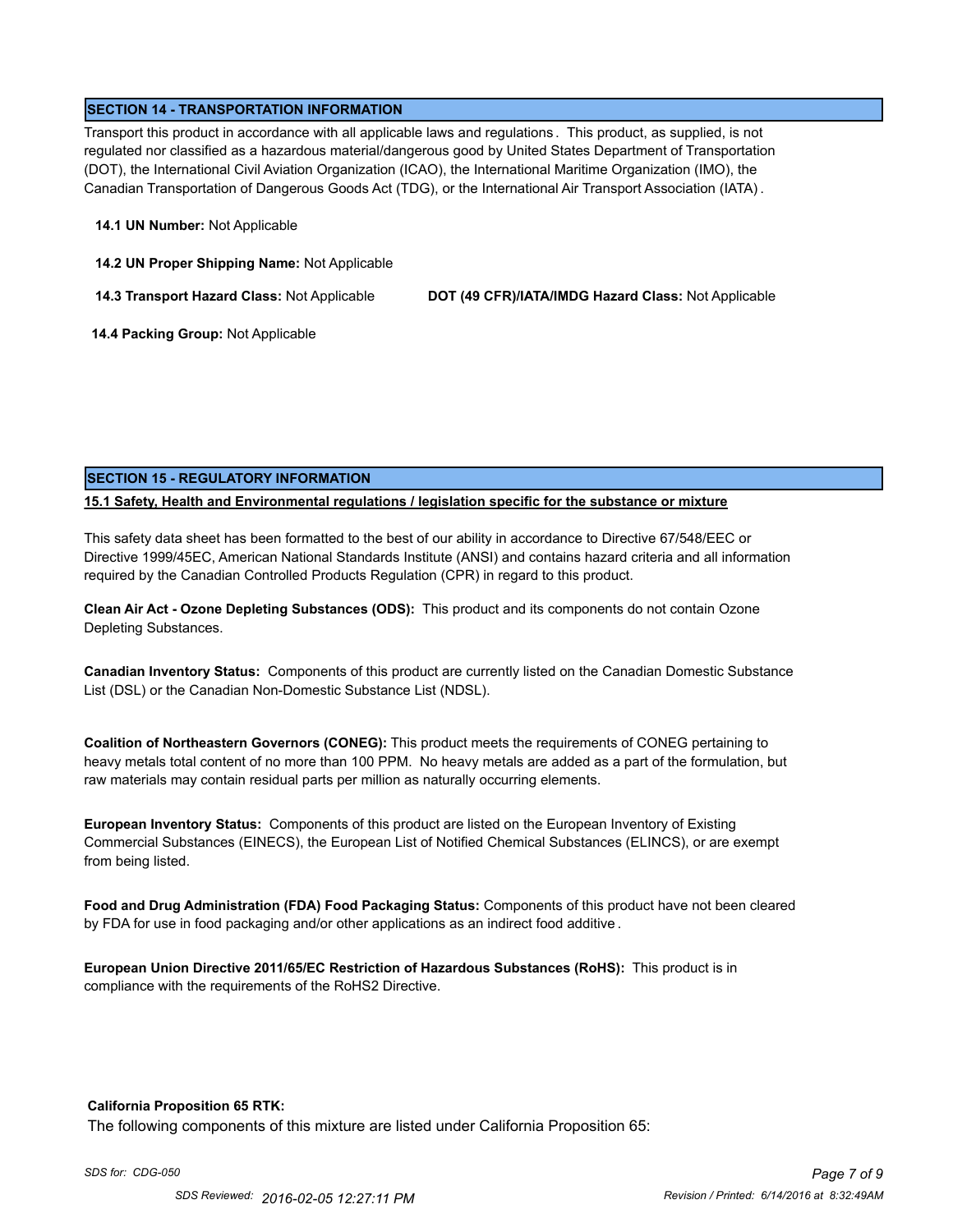Benzophenone 119-61-9 0.1 to 1.0 % Carcinogen

If CAS numbers 13463-67-7 and/or 1333-86-4 are listed they are not supplied in respirable form.

**REACH** : This product is compliant with the registration of the REACH Regulation (EC) No. 1907/2006 as all its components are either excluded, exempt and/or preregistered.

The following Substances of Very High Concern are present (updated December 17, 2015 to review for the 168 SVHC)

- None

- None

#### **Superfund Amendments and Reauthorization Act of 1986 (SARA) Title III: Section 302:**

- None

#### **Superfund Amendments and Reauthorization Act of 1986 (SARA) Title III: SARA 313:**

 This product contains the following components that are regulated under the Toxic Chemical Release Reporting requirements 40 CFR 372:

- None

**Global Inventories:** The components of these products are listed in the following or exempt from listing:

| Europe (EINECS):     | Yes        |
|----------------------|------------|
| USA (TSCA):          | Yes        |
| Canada (DSL):        | <b>Yes</b> |
| Japan (ENCS):        | Yes        |
| Philippines (PICCS): | Yes        |
| China (IECSC):       | Yes        |
| Australia (AICS):    | Yes        |
| Korea (KECI):        | Yes        |
| New Zealand (NZloC): | Yes        |
| Taiwan (ECSI):       | Yes        |
|                      |            |



**HMIS® ratings** are a registered trade and service mark of the National Paint and Coatings Association with the following scale:

\* = Chronic health effect PPE Index

- 4 = Severe Hazard A = Safety Glasses
- $3 =$  Serious Hazard  $B =$  Safety Glasses and Gloves
- 2 = Moderate Hazard C = Safety Glasses, Gloves and Protective Apron
- 
- 1 = Slight Hazard D = Face Shield, Gloves and Protective Apron 0 = Minimal Hazard E = Safety Glasses, Gloves and Respirator
-